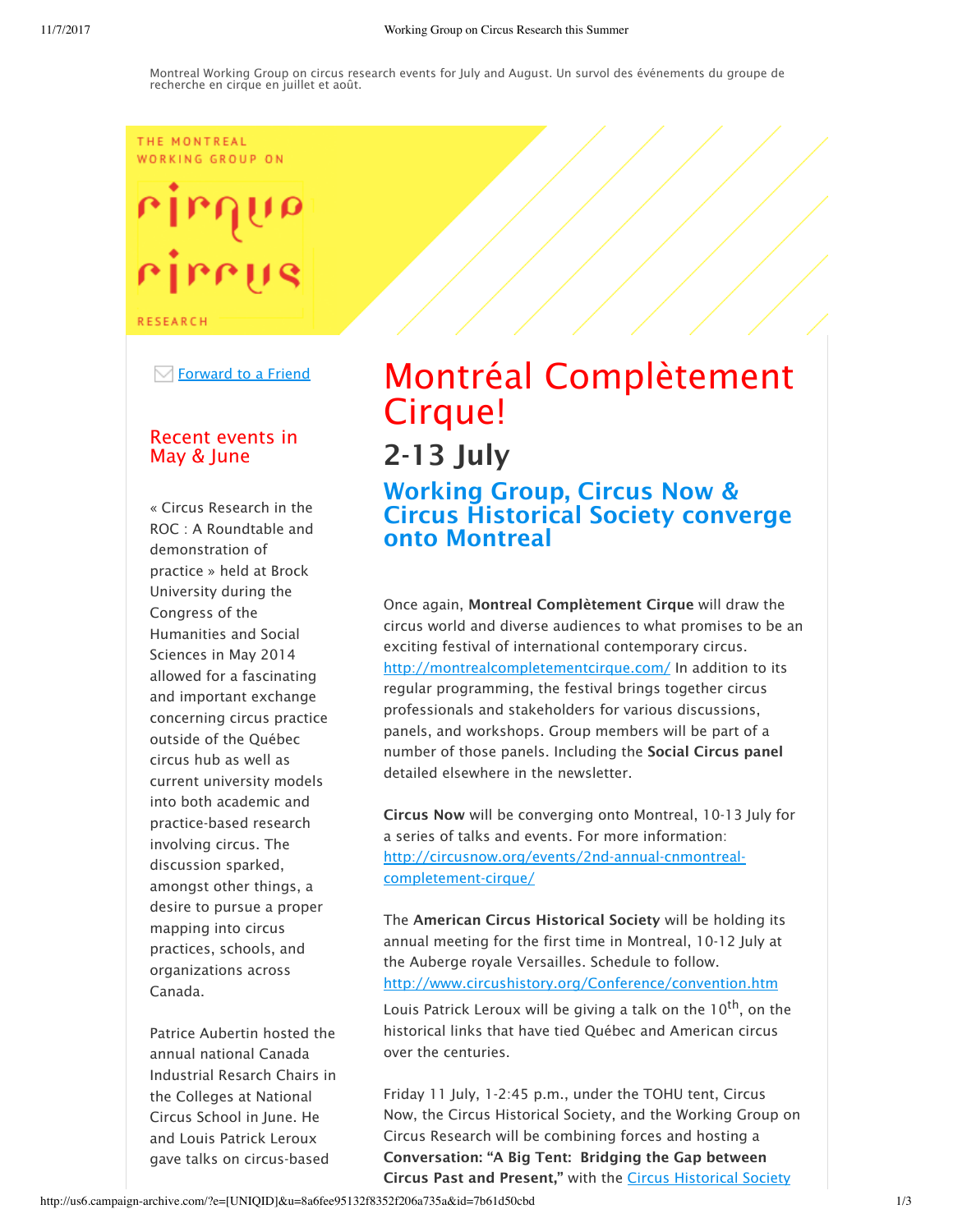research at the school.

# TABLE-RONDE : Le Cirque social *PANEL Discussion: SOCIAL CIRCUS*

Lieu / *Place* : TOHU (2345, rue Jarry Est) 7 Juillet, 16h-18h; 7 July, 4 to 6 p.m.

Intervenants : David Simard (Chargé du développement de contenu en cirque social, Cirque du Soleil); Jennifer Beth Spiegel (chercheuse postdoctorale, Université de Concordia); modérateur - Louis Patrick Leroux (Professeur agréé en théâtre et littérature québécoise, Université Concordia); Anne Charpentier (coordonnatrice, En Marge 12-17); Jesse Dryden (instructeur de cirque social)

Un portrait du cirque social dans le monde sera présenté par David Simard à travers l'outil de *mapping* développé par le Cirque du Soleil. Jennifer Spiegel présentera les toutes dernières études effectuées sur ce type d'intervention en parallèle avec son travail de recherche autour du projet Hors-Piste. Une intervenante et un instructeur en cirque social, Anne Charpentier et Jesse Dryden, partageront leur expérience terrain, forte de leur participation à plusieurs projets d'action

## & the Montreal Working Group on Circus Research.

Despite the circus evolutions and revolutions of the last forty years, much remains consistent in the way circus artists perform, train, and live, and in the special satisfaction that circus performance offers to fans. What then to make of this divide between "traditional" and "contemporary" circus? Where does it come from? Does it accurately reflect the changing nature of circus or is it counterproductive? What common ground can be found among the forms, and how can the different circus communities work to support each other? Come join some of the most knowledgeable circus scholars in North America for what promises to be a lively, productive discussion about a collective passion and diverse perspective.

Panelists will include colleagues from all three associations as well as circus professionals. Confirmed participants: Jan Rok Achard, Andreane Leclerc, Louis Patrick Leroux, Brian Liddicoat, Al Stencell, Duncan Wall.

# Circus Stories - Le cirque vu par...

3-6 July, Montreal

Initiated by En Piste, with the support of Fresh Arts Coalition Europe, and inspired by "Unpack the Arts", Circus Stories, *Le cirque vu par..*. is a residency program for cultural journalists from Canada and the Northeastern United States attending Montréal Complètement Cirque and working to develop critical discourse regarding the circus arts, to encourage the circulation of knowledge and to foster the role of media in relation to the circus arts. Our colleague Karen Fricker will be participating and, hopefully, giving us a report.